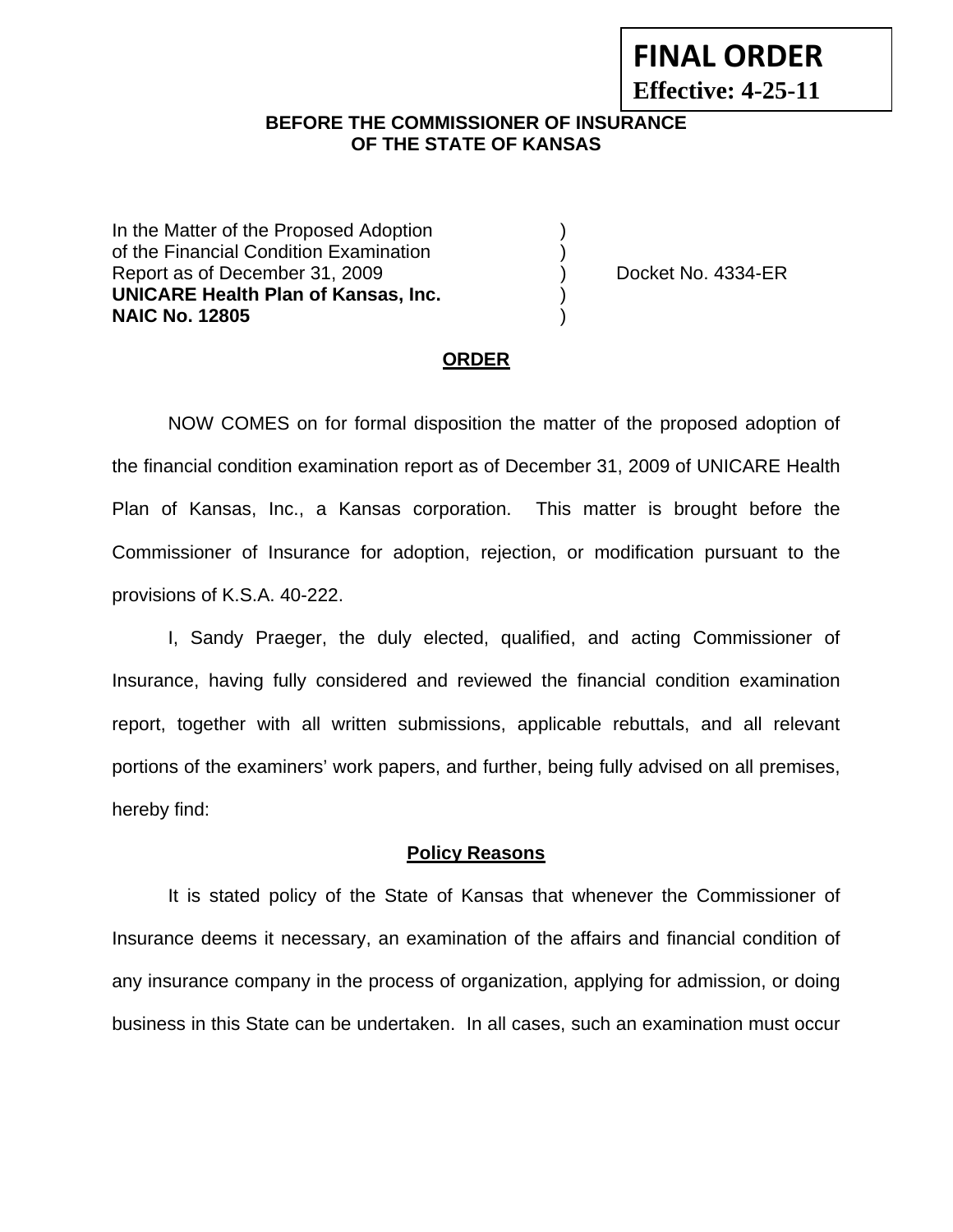once every five (5) years. Through the examination process, the insurance consuming public will be well served and protected.

#### **Findings of Fact**

 1. The Commissioner of Insurance has jurisdiction over this matter pursuant to K.S.A. 40-222.

 2. An examination of UNICARE Health Plan of Kansas, Inc. was undertaken by the Kansas Insurance Department and was completed on December 11, 2010.

 3. The examiner-in-charge tendered and filed with the Kansas Insurance Department a verified written report of the examination within thirty (30) days following completion of the examination, to wit; December 11, 2010.

 4. Following receipt of the verified report, the Kansas Insurance Department transmitted the report to UNICARE Health Plan of Kansas, Inc. on June 9, 2011, with a duly executed notice advising the company of its opportunity to prepare and submit to the Kansas Insurance Department a written submission or rebuttal with respect to any and all matters contained in the report. UNICARE Health Plan of Kansas, Inc. was further advised that any written submission or rebuttal needed to be filed with the Kansas Insurance Department no later than thirty (30) days after receipt of the verified report.

 5. UNICARE Health Plan of Kansas, Inc. filed a written acceptance of the verified report on June 13, 2011.

6. Based upon the written submission tendered by UNICARE Health Plan of Kansas, Inc., the company took no exceptions to matters contained in the verified report.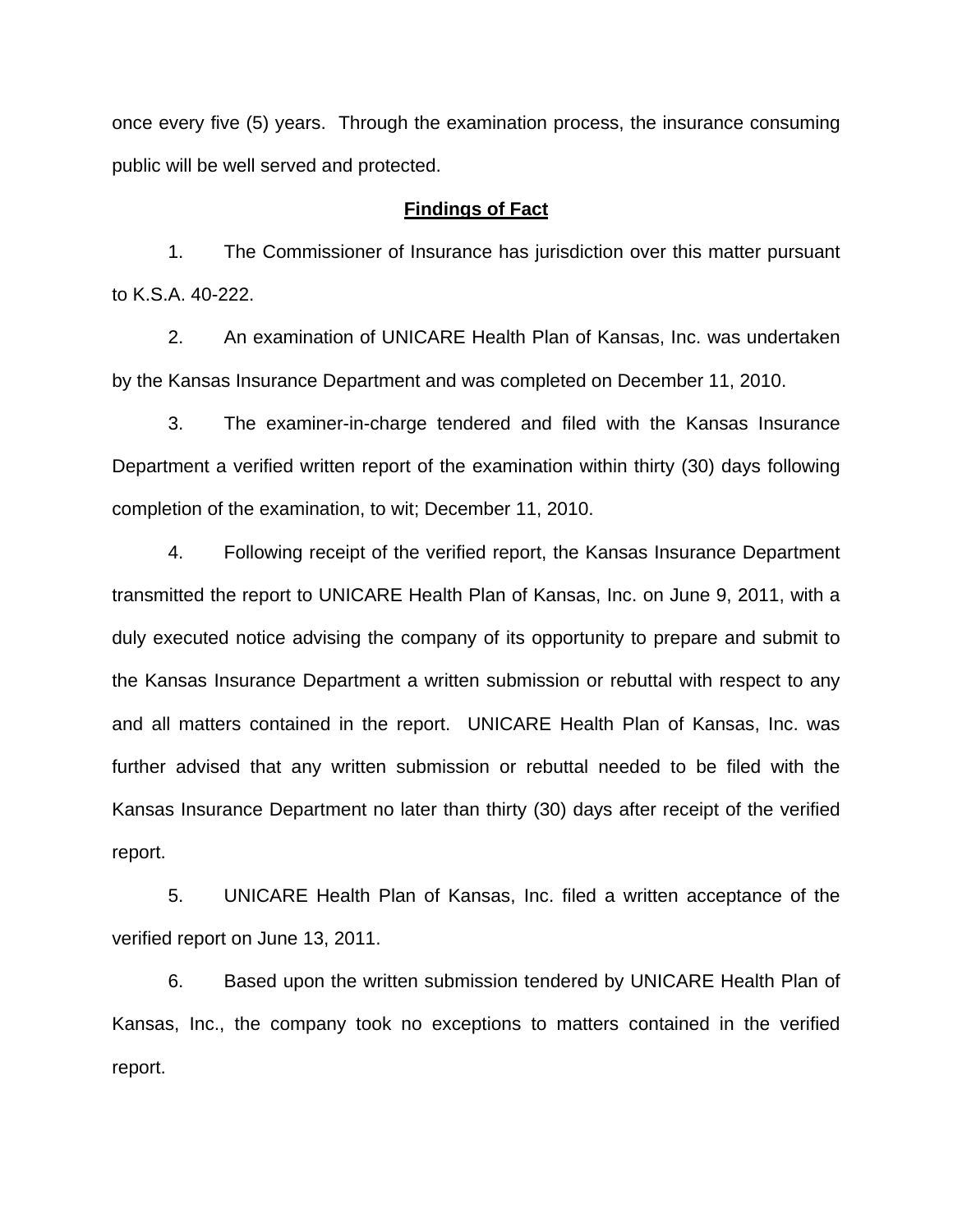7. Within thirty (30) days of the end of the time period allowed for written submission or rebuttal, the Commissioner of Insurance fully reviewed the report, together with all written submissions and rebuttals provided by UNICARE Health Plan of Kansas, Inc. The Commissioner of Insurance further reviewed all relevant workpapers.

 8. No other written submissions or rebuttals were submitted by UNICARE Health Plan of Kansas, Inc.

## **Conclusion of Law**

9. K.S.A. 40-222(k)(2) provides:

"Within 30 days of the end of the period allowed for the receipt of written submissions or rebuttals, the commissioner shall fully consider and review the report, together with any written submissions or rebuttals and any relevant portions of the examiners workpapers and enter an order:

- (A) Adopting the examination report as filed or with modification or corrections. If the examination report reveals that the company is operating in violation of any law, regulation or prior order of the commissioner, the commissioner may order the company to take any action the commissioner considers necessary and appropriate to cure such violations; or
- (B) rejecting the examination report with directions to the examiners to reopen the examination for purposes of obtaining additional data, documentation or information, and refiling pursuant to subsection (k); or
- (C) call and conduct a fact-finding hearing in accordance with K.S.A. 40- 281 and amendments thereto for purposes of obtaining additional documentation, data, information and testimony."
- 10. Based upon the Findings of Fact enumerated in paragraphs #1 through #8

above, the financial condition examination report as of December 31, 2009 of UNICARE

Health Plan of Kansas, Inc. should be adopted.

## **IT IS THEREFORE, BY THE COMMISSIONER OF INSURANCE, ORDERED THAT:**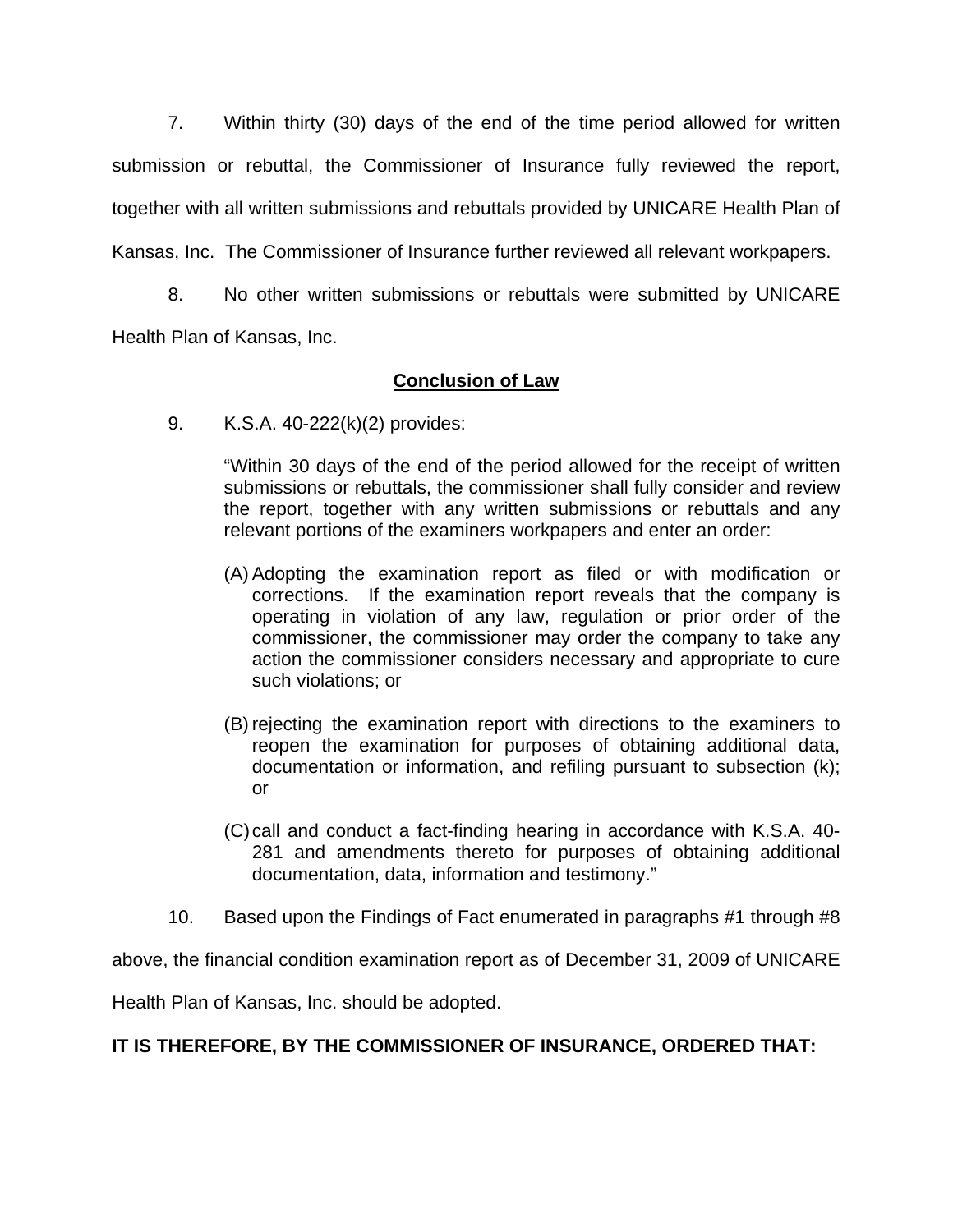1. The financial condition examination report as of December 31, 2009 of UNICARE Health Plan of Kansas, Inc., hereby is adopted.

 2. The Commissioner of Insurance retains jurisdiction over this matter to issue any and all further Orders deemed appropriate or to take such further action necessary to dispose of this matter.

**IT IS SO ORDERED THIS \_\_27th\_\_ DAY OF JUNE, 2011 IN THE CITY OF TOPEKA, COUNTY OF SHAWNEE, STATE OF KANSAS.** 



\_/s/ Sandy Praeger\_\_\_\_\_\_\_\_\_\_\_\_\_\_\_\_

Commissioner of Insurance

\_/s/ Zachary J.C. Anshutz\_\_\_\_\_\_\_\_\_\_

Zachary J. C. Anshutz

General Counsel

# **NOTICE OF RIGHTS TO HEARING AND REVIEW**

# **Within fifteen (15) days of the date of service of this Order,** the Company

may submit a written request for a hearing pursuant to K.S.A. 77-537 and K.S.A. 77-

542. Any request for a hearing should be addressed to the following:

 Zachary J.C. Anshutz, General Counsel Kansas Insurance Department 420 S.W.  $9<sup>th</sup>$  Street Topeka, Kansas 66612